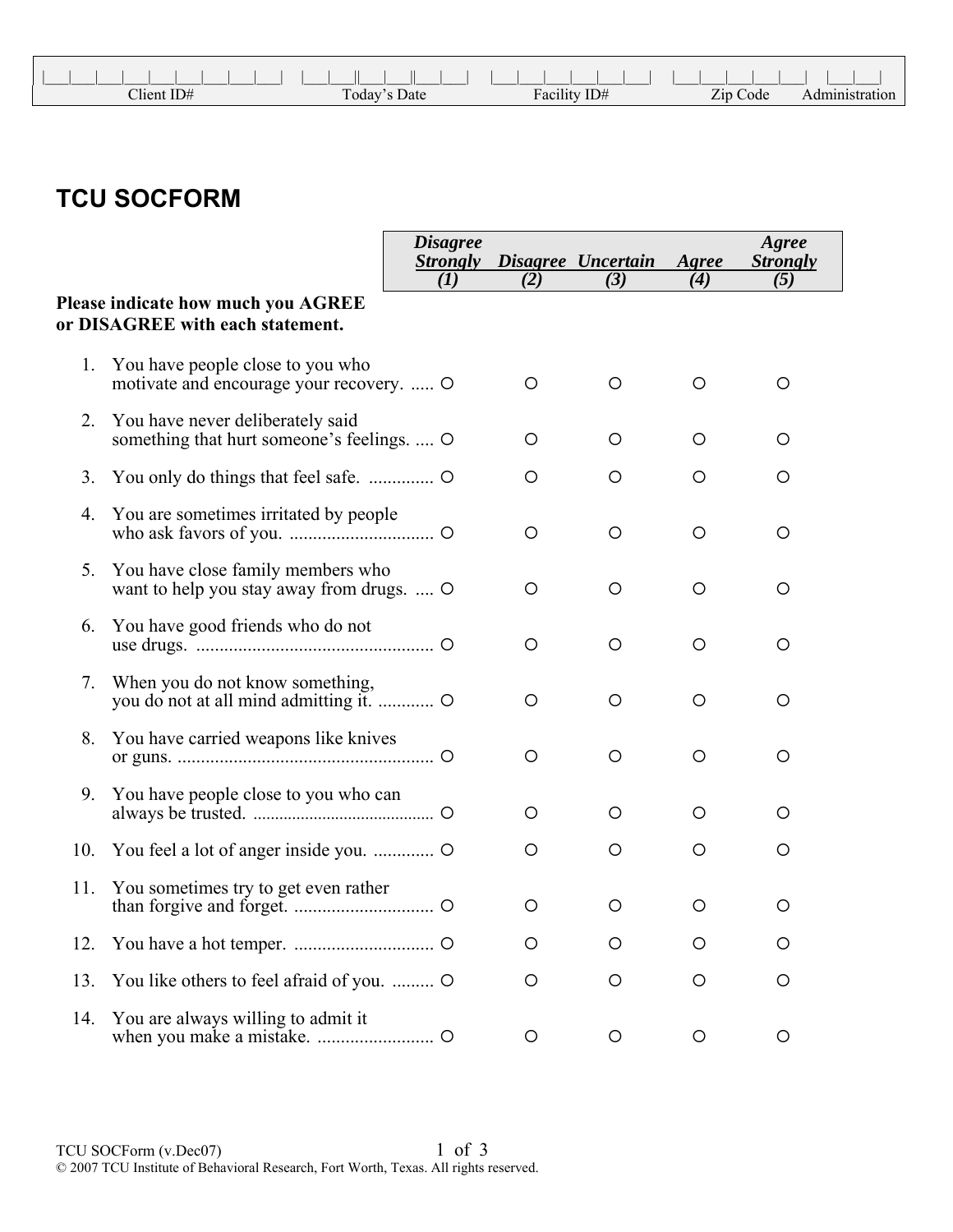| Client ID# | Today's Date | Facility ID# | Zip Code | ration. |
|------------|--------------|--------------|----------|---------|

|     |                                                                                           | <b>Disagree</b><br><b>Strongly</b><br>(I) | (2)     | Disagree Uncertain<br>(3) | Agree<br>(4) | Agree<br><b>Strongly</b><br>(5) |  |
|-----|-------------------------------------------------------------------------------------------|-------------------------------------------|---------|---------------------------|--------------|---------------------------------|--|
| 15. | You feel mistreated by other people.  O                                                   |                                           | O       | O                         | $\circ$      | O                               |  |
| 16. |                                                                                           |                                           | O       | O                         | O            | O                               |  |
| 17. | You have people close to you who<br>understand your situation                             |                                           | O       | O                         | О            | O                               |  |
| 18. |                                                                                           |                                           | O       | O                         | O            | O                               |  |
| 19. | There have been occasions when you                                                        |                                           | $\circ$ | O                         | O            | O                               |  |
| 20. | You work in situations where drug use                                                     |                                           | O       | O                         | О            | O                               |  |
| 21. | You have people close to you who<br>expect you to make positive changes                   |                                           | O       | O                         | O            | O                               |  |
| 22. | You can remember "playing sick"                                                           |                                           | $\circ$ | O                         | O            | O                               |  |
| 23. | No matter who you are talking to,                                                         |                                           | O       | O                         | O            | O                               |  |
| 24. |                                                                                           |                                           | О       | O                         | О            | O                               |  |
| 25. | You have people close to you who help                                                     |                                           | O       | O                         | O            | O                               |  |
| 26. | You like to do things that are strange                                                    |                                           | O       | O                         | О            | O                               |  |
| 27. | You have felt like rebelling against people<br>in authority even when they were right.  O |                                           | O       | O                         | O            | O                               |  |
| 28. | You have urges to fight or hurt others.  O                                                |                                           | $\circ$ | O                         | O            | O                               |  |